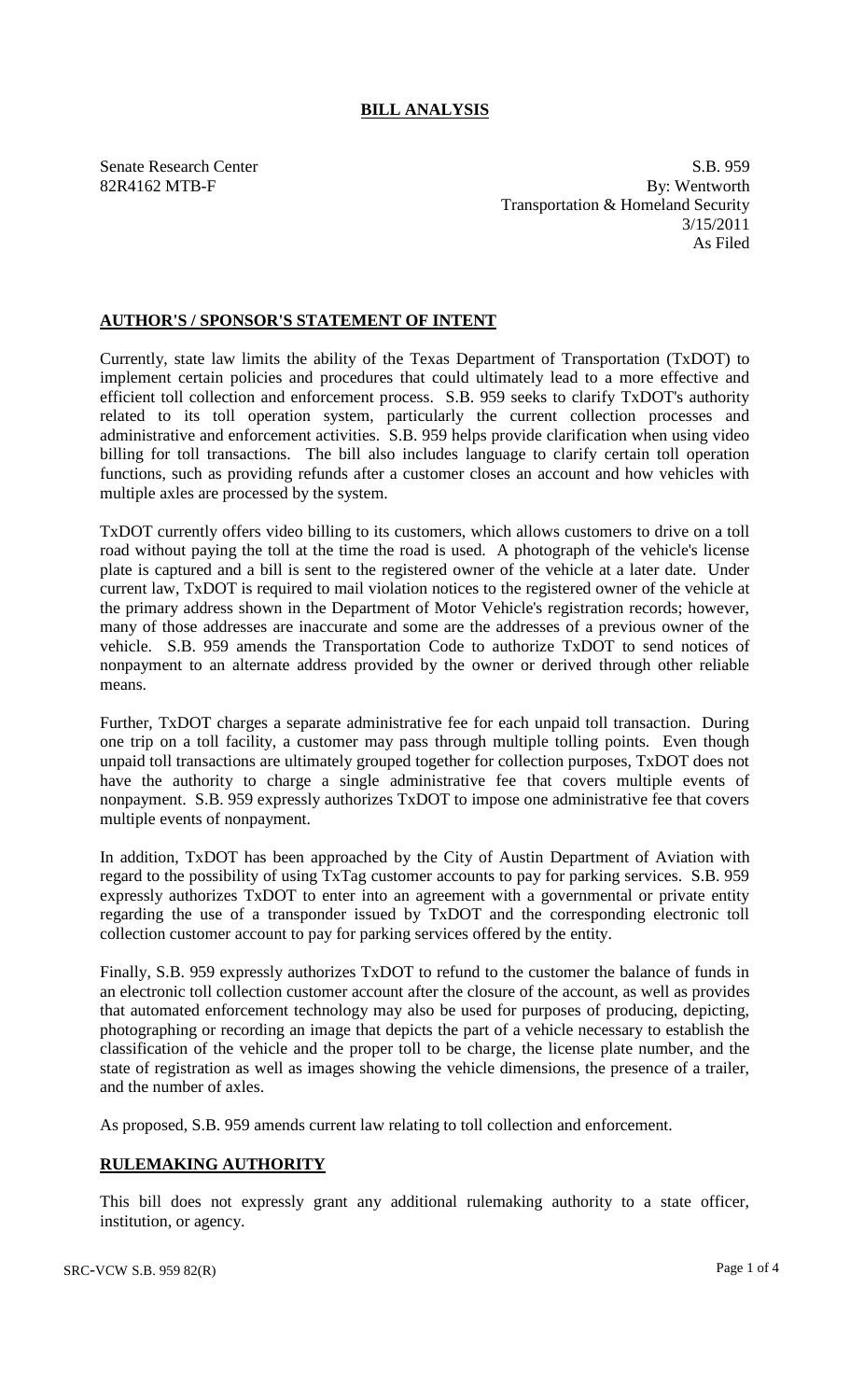## **SECTION BY SECTION ANALYSIS**

SECTION 1. Amends Section 228.001, Transportation Code, by adding Subdivision (3-a) to define "registered owner."

SECTION 2. Amends Section 228.054(a), Transportation Code, to create an exception to this subsection under Section 228.0545.

SECTION 3. Amends Subchapter B, Chapter 228, Transportation Code, by adding Section 228.0545, as follows:

Sec. 228.0545. ALTERNATIVE TOLLING METHODS. (a) Authorizes the Texas Department of Transportation (TxDOT), as an alternative to requiring payment of a toll at the time a vehicle is driven or towed through a toll collection facility, to use video billing or other tolling methods to permit the registered owner of the vehicle to pay the toll at a later date.

(b) Authorizes TxDOT to use automated enforcement technology authorized under Section 228.058 (Automated Enforcement Technology) to identify the registered owner of the vehicle for purposes of billing, collection, and enforcement activities.

(c) Requires TxDOT to send by first class mail to the registered owner of the vehicle a written notice of the total amount due. Requires that the notice specify the date, which may not be earlier than the 15th day after the date the notice is mailed, by which the amount due is required to be paid. Requires the registered owner to pay the amount due on or before the date specified in the notice.

(d) Requires TxDOT to send the notice required under Subsection (c) and subsequent notices to:

(1) the registered owner's address as shown in the vehicle registration records of the Texas Department of Motor Vehicles (TxDMV) or the analogous department or agency of another state or country; or

(2) an alternate address provided by the owner or derived through other reliable means.

SECTION 4. Amends Sections 228.055, Transportation Code, by amending Subsections (a), (b), (d), (e), and (h), as follows:

(a) Provides that in the event of nonpayment of the toll as required by Section 228.054 (Failure or Refusal to Pay Toll; Offense) or 228.0545, on issuance of a written notice of nonpayment, the registered owner of the nonpaying vehicle is liable for the payment of both the proper toll and an administrative fee. Makes a nonsubstantive change.

(b) Requires TxDOT to send a written notice of nonpayment to the registered owner of the vehicle at that owner's address as shown in the vehicle registration records of TxDMV or the analogous department or agency of another state or country or at an alternate address provided by the owner or derived through other reliable means. Requires that the notice of nonpayment be sent by first class mail and authorizes it to require payment not sooner than the 30th day after the date the notice was mailed. Requires the registered owner to pay a separate toll and administrative fee for each event of nonpayment under Section 228.054 or 228.0545.

(d) Provides that it is an exception to the application of Subsection (a) or (c) if the registered owner of the vehicle is a lessor of the vehicle and not later than the 30th day after the date the notice of nonpayment is mailed provides to TxDOT: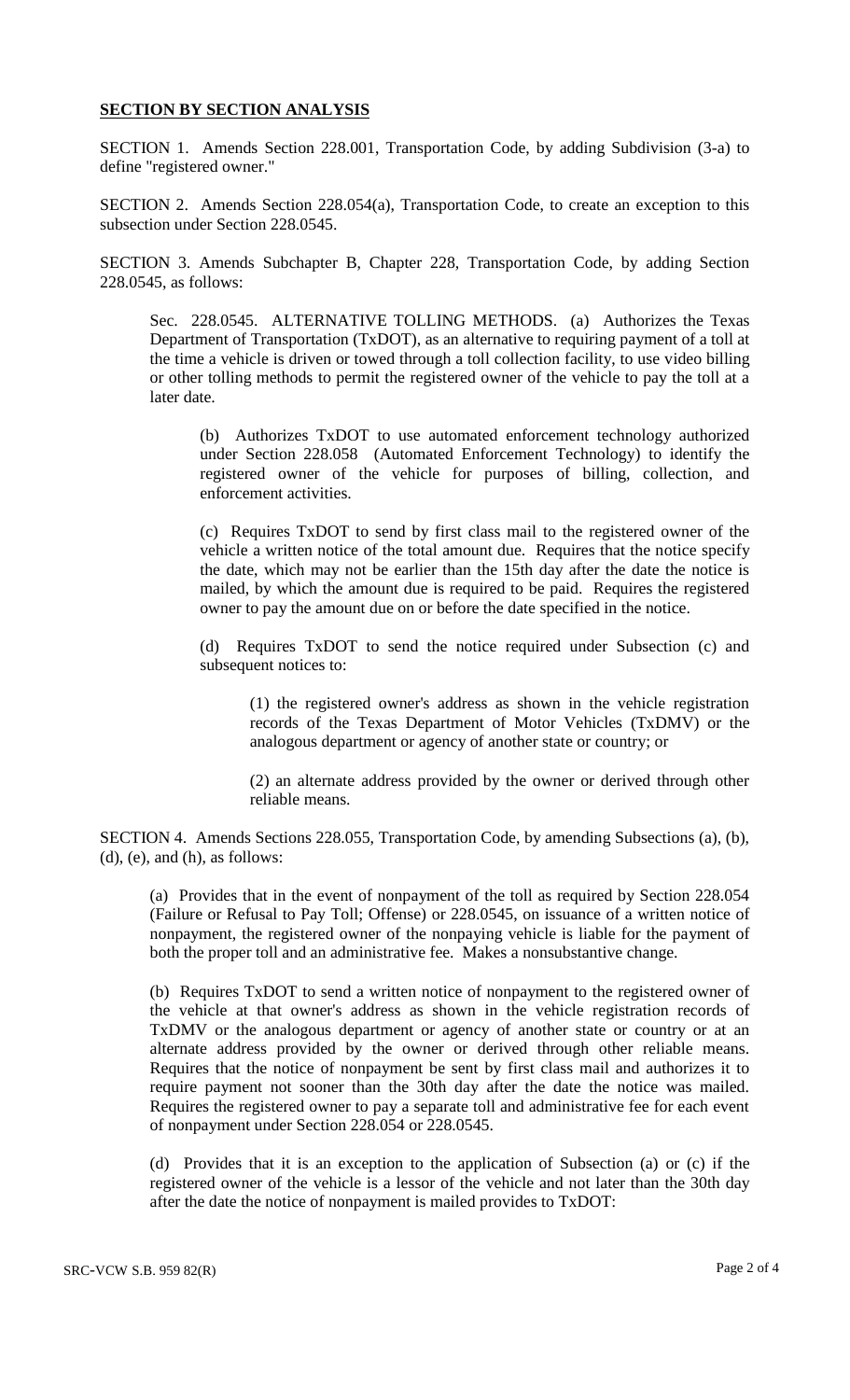(1) a copy of the rental, lease, or other contract document covering the vehicle on the date of the nonpayment under Section 228.054 or the date the vehicle was driven or towed through a toll collection facility that results in a notice issued under Section 228.0545, with the name and address of the lessee clearly legible; or

(2) electronic data, in a format agreed on by TxDOT and the lessor, other than a photocopy or scan of a rental or lease contract, that contains the information required under Sections  $521.460(c)(1)$  (relating to maintaining a record of the number of the license plate for certain motor vehicles), (2) (relating to maintaining a record of the name and address of certain persons), and (3) (relating to maintaining a record of the license number of certain persons) covering the vehicle on the date of the nonpayment under Section 228.054 or the date the vehicle was driven or towed through a toll collection facility that results in a notice issued under Section 228.0545.

(e) Provides that it is an exception to the application of Subsection (a) or (c) if the registered owner of the vehicle transferred ownership of the vehicle to another person before the event of nonpayment under Section 228.054 occurred or before the date the vehicle was driven or towed through a toll collection facility that results in a notice issued under Section 228.0545, submitted written notice of the transfer to TxDOT in accordance with Section 520.023 (Powers and Duties of Department on Transfer of Used Vehicle), and, before the 30th day after the date the notice of nonpayment is mailed, provides to TxDOT the name and address of the person to whom the vehicle was transferred. Authorizes TxDOT to send all subsequent notices of nonpayment associated with the vehicle to the person to whom ownership of the vehicle was transferred at the address provided by the former owner or an alternate address provided by the subsequent owner of the vehicle or derived through other reliable means. Requires the subsequent owner of the vehicle to pay a separate toll and administrative fee for each event of nonpayment under Section 228.054 or 228.0545. Makes a nonsubstantive change.

(h) Authorizes TxDOT, notwithstanding the requirement in Subsections (b), (d-1) (relating to sending a notice of nonpayment to a lessee and requiring payment), and (e) for payment of a separate administrative fee for each event of nonpayment under Section 228.054 or 228.0545, to impose one administrative fee that covers multiple events of nonpayment. Deletes existing Subsection (h) defining "registered owner" in this section.

SECTION 5. Amends Section 228.056(b), Transportation Code, as follows:

(b) Provides that in the prosecution of an offense under Section 228.055(c), (d-1), or (e):

(1) it is presumed that the notice of nonpayment was received on the fifth day after the date of mailing;

(2) a computer record of TxDMV of the registered owner of the vehicle is prima facie evidence of its contents and that the defendant was the registered owner of the vehicle when the underlying event of nonpayment under Section 228.054 occurred or on the date the vehicle was driven or towed through a toll collection facility that results in a notice issued under Section 228.0545; and

(3) a copy of the rental, lease, or other contract document, or the electronic data provided to TxDOT under Section 228.055(d), covering the vehicle on the date of the underlying event of nonpayment under Section 228.054 or on the date the vehicle was driven or towed through a toll collection facility that results in a notice issued under Section 228.0545 is prima facie evidence of its contents and that the defendant was the registered lessee of the vehicle when the underlying event of nonpayment under Section 228.054 occurred or on the date the vehicle was driven or towed through a toll collection facility that results in a notice issued under Section 228.0545.